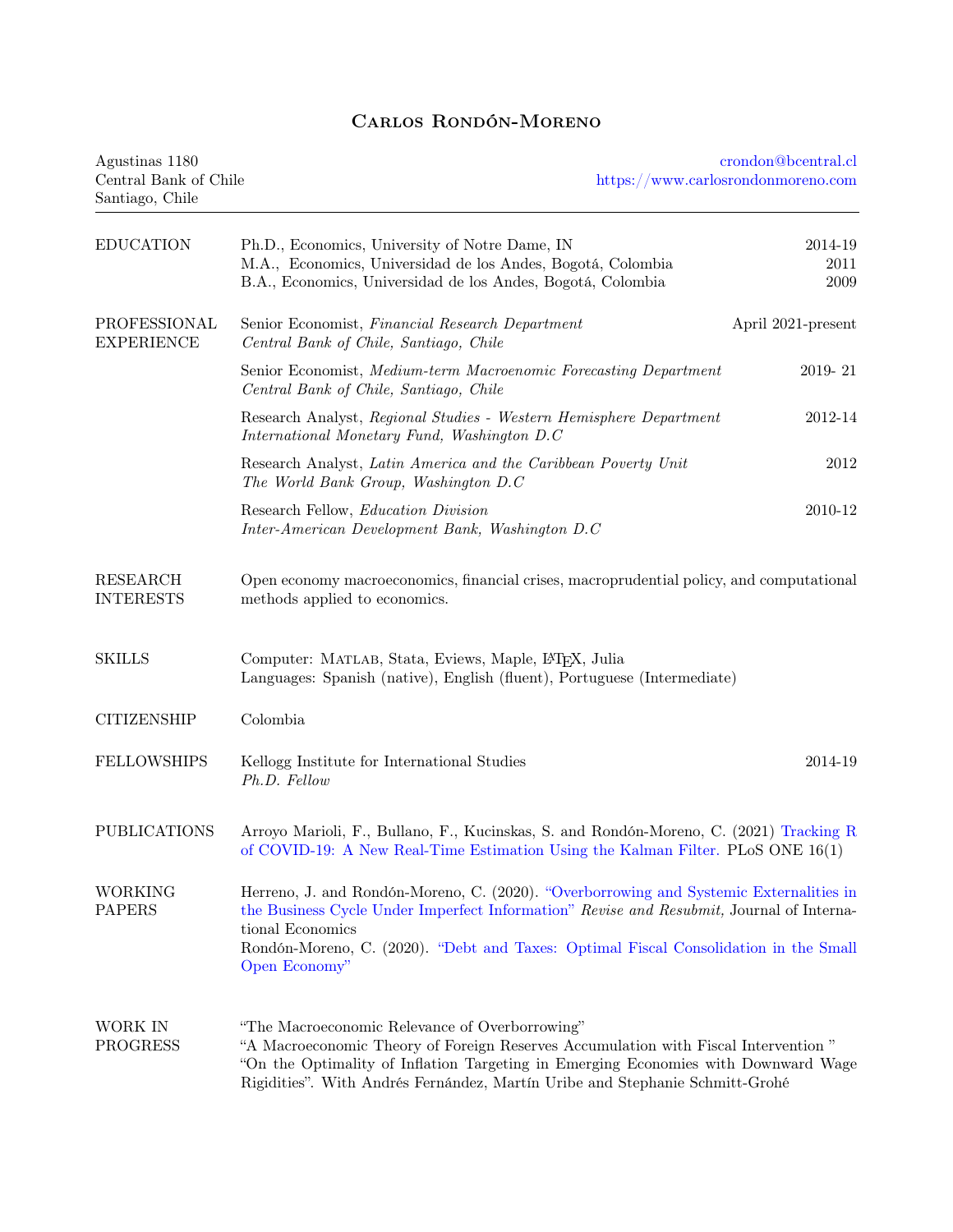| Pre-Ph.D.<br>Publications and<br>Policy Briefs | For a complete list of pre-Ph.D. publications please visit my google-scholar profile.                                                                                                                                                                      |                                                                                                                                          |                                                                                                                                       |  |  |
|------------------------------------------------|------------------------------------------------------------------------------------------------------------------------------------------------------------------------------------------------------------------------------------------------------------|------------------------------------------------------------------------------------------------------------------------------------------|---------------------------------------------------------------------------------------------------------------------------------------|--|--|
| <b>CONFERENCE</b><br><b>PRESENTATIONS</b>      | 2020: Central Bank of Chile (Chile), Harvard Growth Lab* (USA), International Monetary<br>Fund (USA), University of Notre Dame (USA), Universidad Adolfo Ibañez (Chile)<br>2019: Lacea (Puebla, Mexico)                                                    |                                                                                                                                          |                                                                                                                                       |  |  |
|                                                | 2018: Young Economists Symposium (New York University), Society for Computational<br>Economics Annual Meeting (Università Cattolica del Sacro Cuore, Milan, Italy)<br>2017: Midwest Macroeconomics Meetings (Louisiana State University), Midwest Economic |                                                                                                                                          |                                                                                                                                       |  |  |
| TRAINING AND<br><b>CERTIFICATION</b>           | The Macroeconomics of Credit and Asset Bubbles<br>Barcelona Graduate School of Economics, Summer School, Spain                                                                                                                                             | 2016                                                                                                                                     |                                                                                                                                       |  |  |
|                                                | Bayesian Methods for DSGE Models<br>Barcelona Graduate School of Economics, Summer School, Spain                                                                                                                                                           | 2016                                                                                                                                     |                                                                                                                                       |  |  |
| <b>GRANTS AND</b><br><b>SCHOLARSHIPS</b>       | Notebaert Professional Development Award<br>Graduate School, University of Notre Dame                                                                                                                                                                      | 2016/18                                                                                                                                  |                                                                                                                                       |  |  |
|                                                | Conference Presentation Grant<br>Department of Economics, University of Notre Dame                                                                                                                                                                         | 2016-18                                                                                                                                  |                                                                                                                                       |  |  |
|                                                | Kellogg Institute Conference Presentation Grant<br>Kellogg Institute for International Studies, University of Notre Dame                                                                                                                                   | 2016-18                                                                                                                                  |                                                                                                                                       |  |  |
|                                                | 2016<br>Kellogg Institute Professionalization Grant<br>Kellogg Institute for International Studies, University of Notre Dame                                                                                                                               |                                                                                                                                          |                                                                                                                                       |  |  |
|                                                | Professional Development Grant<br>2016<br>Department of Economics, University of Notre Dame                                                                                                                                                                |                                                                                                                                          |                                                                                                                                       |  |  |
|                                                | Ph.D Fellowship<br>2014-19<br>Kellogg Institute for International Studies, University of Notre Dame                                                                                                                                                        |                                                                                                                                          |                                                                                                                                       |  |  |
|                                                | Graduate Assistantship<br>Department of Economics, University of Notre Dame                                                                                                                                                                                |                                                                                                                                          | 2014-19                                                                                                                               |  |  |
| HONORS AND<br><b>AWARDS</b>                    | Outstanding Graduate Student Teaching Award (2018)<br>Kaneb Center for Teaching and Learning - University of Notre Dame                                                                                                                                    |                                                                                                                                          |                                                                                                                                       |  |  |
| <b>ACADEMIC</b><br><b>REFERENCES</b>           | Eric Sims<br>Department of Economics<br>University of Notre Dame<br>3036 Nanovic Hall<br>$(574)$ 631-6309<br>esims1@nd.edu<br>Zachary Stangebye<br>Department of Economics<br>3015 Nanovic Hall                                                            | Christiane Baumeister<br>Department of Economics<br>University of Notre Dame<br>3028 Nanovic Hall<br>$(574)$ 631-8450<br>cbaumeis@nd.edu | Cesar Sosa-Padilla<br>Department of Economics<br>University of Notre Dame<br>3013 Nanovic Hall<br>$(574)$ 401-3988<br>csosapad@nd.edu |  |  |

(267) 273-9184 [zstangeb@nd.edu](mailto:zstangeb@nd.edu)